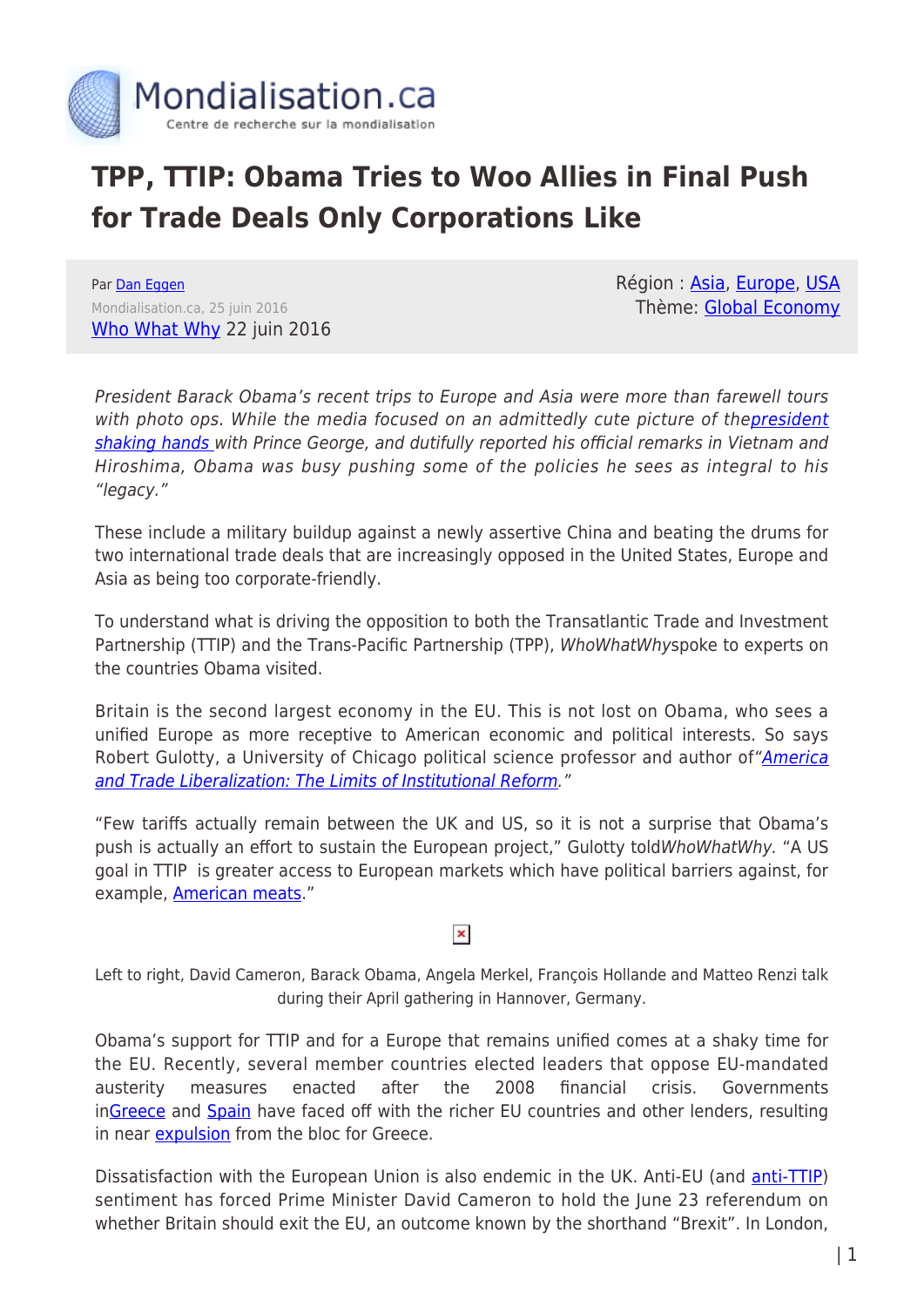Obama linked this vote to TTIP, warning that if Britain left the EU, it would be moved to the **back of the queue** for any future transatlantic trade deals.

Yet perhaps it is just this type of rhetoric, both inside and outside Britain, that is fueling the UK opposition to staying in the EU.

 $\pmb{\times}$ 

#### President Obama playing golf with Prime Minister Cameron. Photo credit: [Pete Souza / White House](http://go.wh.gov/behind-the-lens)

"Many in Britain saw the *[photo](http://cdn.thefiscaltimes.com/sites/default/files/styles/article_hero_image/public/reuters/usa-obama-britain_3.jpg?itok=QS8EAXwC)* of Obama driving a golf cart with David Cameron as a passenger. The impression? The US is in the 'driver's seat' and the UK is seen as not able to act in its own independent interest," Erik Goldstein, professor of international relations at Boston University told WhoWhatWhy. "That's what Brexit is all about."

TTIP might be an even harder sell in Germany, Obama's third stop on his tour, where[protests](http://www.dailymail.co.uk/news/article-3556224/President-Obama-arrives-Germany-fierce-protests-visit-promote-Europe-trade-deal.html) have all but stalled the trade deal. TTIP critics point to [environmental](http://www.dw.com/en/ttip-free-trade-at-expense-of-the-environment/a-18773205) and [food safety](https://www.theguardian.com/business/2015/oct/18/prospect-ttip-deal-undermining-eu-food-standards-gmos) concerns in the deal, as well as the controversial [Investor-](https://www.washingtonpost.com/opinions/kill-the-dispute-settlement-language-in-the-trans-pacific-partnership/2015/02/25/ec7705a2-bd1e-11e4-b274-e5209a3bc9a9_story.html)[State Dispute Settlement \(ISDS\) provision, which](https://www.washingtonpost.com/opinions/kill-the-dispute-settlement-language-in-the-trans-pacific-partnership/2015/02/25/ec7705a2-bd1e-11e4-b274-e5209a3bc9a9_story.html) allows corporations to challenge governments, in a court juried by corporate lawyers, over laws that disrupt profit. Dr. Michael Efler of [Stop TTIP](https://stop-ttip.org/) mentioned the Swedish company Vattenfall's [suit](http://spectrum.ieee.org/energywise/energy/nuclear/swedish-energy-giant-vattenfall-nets-billions-for-nuclear-phaseout) against Germany after that country's "Atomausstieg" ("nuclear exit") following the Fukushima meltdown as an example of what opponents fear about ISDS.

The Vattenfall case, along with similar actions brought by two German nuclear companies, are awaiting *final arbitration*.

Meeting in Hamburg with a group of corporations that included Lockheed Martin and Microsoft, Obama warned that if TTIP did not pass soon, ["political transitions"](http://www.reuters.com/article/us-usa-germany-obama-idUSKCN0XK0PU) would hamper the deal for a "very long time." This was an unmistakable allusion to the anti-trade-deal rhetoric of Donald Trump and Bernie Sanders, as well as the wavering support from Obama's former secretary of state [Hillary Clinton](http://www.politifact.com/truth-o-meter/statements/2016/feb/05/hillary-clinton/hillary-clintons-revisionist-history-tpp/). Despite Obama's acknowledgement that the deal will likely not happen before the end of his presidency, the following day Angela Merkel advised the EU Parliament to "[hurry up"](http://www.politico.eu/newsletter/morning-trade/politico-pros-morning-trade-merkel-we-should-hurry-up-with-ttip-obama-defends-isds/) with their negotiations.

Efler, however, predicts that speeded-up trade negotiations would result in a near certain defeat of TTIP.

A month after visiting Germany, Obama embarked on his second major trip of the year this time to Asia. Along with promoting the Trans-Pacific Partnership (TPP), Obama had another major item on his agenda: Curbing China's influence in the region.

In Vietnam, the media did actually focus on TPP, because the country will play a crucial role in implementing the deal, with particular regard to [workforce protections](http://www.miamiherald.com/news/nation-world/world/article79428407.html) enjoyed by US and Western workers

Realistically, though, implementation of these [photo-op](https://medium.com/president-obamas-trip-to-vietnam-and-japan/president-obama-in-vietnam-the-next-chapter-in-a-renewed-partnership-f92d48aed780#.ihc4lmooy)-friendly initiatives may prove difficult.

"Historically there are two tracks for trade deal liberalization," Gulotty said. "One track is for countries that are on board with the requirements of the trade deal, and a second track for countries who cannot make the concessions. The point of the TPP is to avoid this second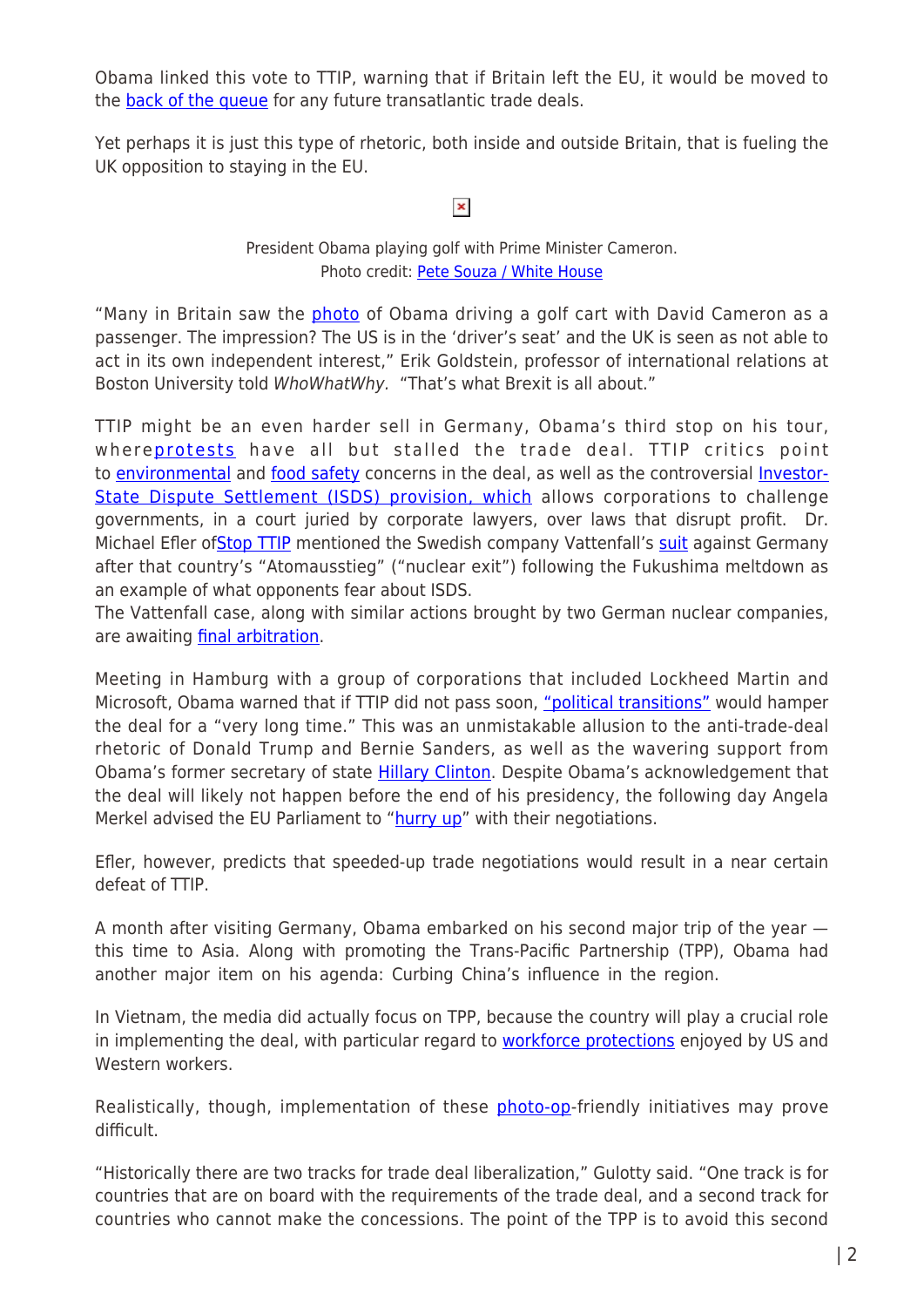track and make all countries subject to the 'gold' standard. However, it will be very difficult to implement, much less regulate, pro-labor initiatives that took over 200 years of fighting in the US."

### $\pmb{\times}$

#### President Barack Obama is greeted at Noi Bai International Airport in Hanoi, Vietnam. Photo credit: [Pete Souza / White House](http://go.wh.gov/behind-the-lens)

Though TPP dominated media coverage during the Vietnam trip, The New York Timesnoted that Obama also ["ended](http://www.nytimes.com/2016/05/24/world/asia/vietnam-us-arms-embargo-obama.html) one of the last vestiges of the Vietnam war" by lifting the US arms embargo against that one-time enemy.

Obama's move comes during the South China Sea conflict, where countries in the region, including Vietnam and China, are building artificial islands to "improve living conditions, marine conservation, weather monitoring...and also bases for military purposes," [as](https://www.youtube.com/watch?v=oVUg4N_lelk) [the](https://www.youtube.com/watch?v=oVUg4N_lelk) [Wall Street Journal](https://www.youtube.com/watch?v=oVUg4N_lelk) [explains](https://www.youtube.com/watch?v=oVUg4N_lelk) in a short, informative video on the issue.

The conflict is "probably why the arms embargo is being lifted," Gulotty said. "Vietnam has been antagonized by China because it has actually built more islands than China. So the US is trying to show that it can be an alternative trading partner for Vietnam. The particular way to cement the wedge between the two countries is by selling arms."

During Obama's final stop in Japan, cameras were focused on Obama's historic visit to Hiroshima. But behind the scenes the president pressed Japanese Prime Minister Shinzo Abe for a military buildup against China.

"[Since 1945] Japan's Article 9 has prevented the country from going to war and allowed only self-defense forces," UC San Diego professor emeritus and author of '[Beyond](https://books.google.com/books/about/Beyond_Bilateralism.html?id=NJD8ZLnbGMkC) [Bilateralism: U.S.-Japan Relations in the New Asia Pacific](https://books.google.com/books/about/Beyond_Bilateralism.html?id=NJD8ZLnbGMkC)' Ellis Kraus told WhoWhatWhy."Under Abe, Article 9 has been reinterpreted to include "collective" selfdefense forces. This ability to increase military might in the US-Japan alliance and his staying power in the government has formed a good relationship between Abe and Obama."

Like Vietnam, Japan is wary of China's growing influence in the region and recently signed a US-Japan [arms deal.](http://breakingdefense.com/2016/06/us-japan-sign-arms-trade-pact-missile-defense-co-production-more/) This agreement, clearly a result of Obama's trip, pleased US officials, who, according to Ellis, reasoned that "if Japan is willing to cozy up to the US military, they will be a good deterrent to China."

Though Abe and Obama agree on many things, the Japanese public may be less enthusiastic about the two leaders' close relationship, Ellis noted. Even the leaders themselves were at odds when Abe [chided](http://abcnews.go.com/Politics/president-obama-expresses-deepest-regrets-death-woman-okinawa/story?id=39365622) Obama about the recent murder of a Japanese woman by a US contractor near the US naval base on the island of Okinawa.

"The Japanese public is split on the Okinawa situation, causing much ambivalence and contradictory feelings," Ellis said. "The Japanese want the US to defend Japan. However, they also sympathize with Okinawa residents because of the real social and environmental problems that occur due to the base."

The Japanese public also seems divided on the TPP, despite "generally supporting trade deals," according to Ellis. "Some interest groups and farmers have raised concerns over food safety."